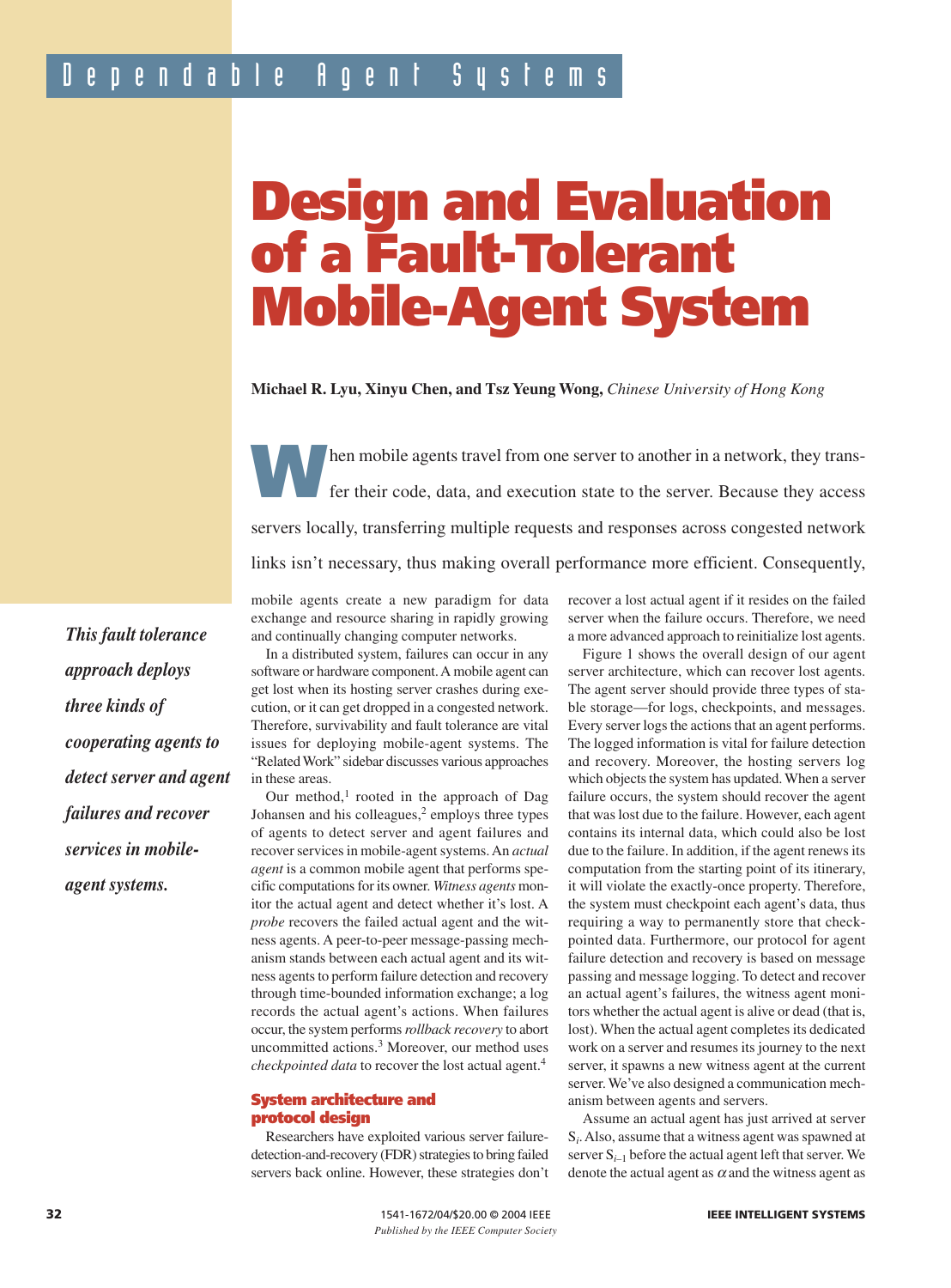<sup>ω</sup>*i–*1. Because the actual agent plays an active role in our proposed protocol, we discuss its activity first.

Figure 1 shows the action flow that  $\alpha$  performs at server  $S_i$ . After  $\alpha$  arrives at  $S_i$ , it immediately writes an arrival entry,  $log_{\text{arrive}}^i$ , into the logs of the permanent storage in S*<sup>i</sup>* (Step 1). This log entry provides evidence that  $\alpha$  has successfully reached this server. Next,  $\alpha$  informs  $\omega_{i-1}$  that it has safely arrived at S*<sup>i</sup>* by sending a message, msg*<sup>i</sup>* arrive, to S*i–*<sup>1</sup> (Step 2).  $S_{i-1}$  keeps the received message in its message box. Then,  $\alpha$  performs its dedicated tasks at S*<sup>i</sup>* . When it finishes, it immediately checkpoints its internal data (Step 3).

We assume that the checkpointing action is one of the actual agent's computations. So, if the checkpointing action fails, the actual agent aborts the entire transaction. This step is important because it guarantees that the checkpointed data will be available if the actual agent has already finished computing. Moreover, it's essential for recovering a lost actual agent. Next,  $\alpha$  logs another  $log_{\text{leave}}^i$ entry in S*<sup>i</sup>* (Step 4). This entry expresses that  $\alpha$  has completed its computation and is ready to travel to the next server,  $S_{i+1}$ . In the following step,  $\alpha$  sends  $\omega_{i-1}$  another message, msg<sup>*i*</sup><sub>leave</sub>, to inform  $\omega_{i-1}$  that  $\alpha$  is ready to leave S*<sup>i</sup>* (Step 5). After sending the leave message,  $\alpha$  spawns a new witness agent at the current server (Step 6). Finally,  $\alpha$  leaves  $S_i$  and travels to  $S_{i+1}$ . This procedure continues until  $\alpha$ reaches the last destination in its itinerary.

On the other hand, witness agent  $\omega_{i-1}$  is more passive than the actual agent in this protocol. It doesn't send any messages to the actual agent. Instead, it simply waits to receive messages from the local mailbox. Two messages are expected: msg<sup>*i*</sup><sub>arrive</sub> and msg*<sup>i</sup>* leave. One advantage of receiving these two types of messages through a mailbox is that the mailbox provides a history record that they've arrived at this server. Additionally, the mailbox provides a mechanism to shuffle messages, and it only lets msg<sub>arrive</sub> pass before msg<sup>i</sup><sub>leave</sub>. If the messages are out of order, the mailbox detains msg*<sup>i</sup>* leave in permanent storage, and  $\omega_{i-1}$  will not consume this message. The mailbox's message record helps recover the lost witness agent and the actual agent. After receiving these two indirect messages, <sup>ω</sup>*i–*<sup>1</sup> waits for the direct heartbeat message, msg<sup>*i*</sup><sub>alive</sub>, which the witness agent at server S*<sup>i</sup>* sends. This message confirms the liveness of  $\omega$ <sub>*i*</sub>. Thus, a witness agent undergoes three states after being spawned, as Figure 2 shows.

## Related Work

Extensive research has occurred in the areas of survivability and fault tolerance. Stefan Pleisch and André Schiper adopt the use of replication and masking,<sup>1</sup> employing replicated servers to mask failures. Manfred Dalmeijer and his colleagues use a checkpoint manager to monitor all agents.<sup>2</sup> This manager is responsible for tracking all agents and restarting those that have failed. Taha Osman, Waleed Wagealla, and Andrzej Bargiela analyze an execution model for agent platforms to develop a pragmatic framework for fault tolerance in agent systems.<sup>3</sup> This framework deploys a communication-pair, independent-checkpointing strategy. Simon Pears, Jie Xu, and Cornelia Boldyreff use two exception-handling approaches operating on different servers to maintain mobile agents' availability.4 Luis Moura Silva, Vitor Batista, and Joao Gabriel Silva present a set of fault tolerance techniques, including fault detection, checkpointing and restart, software rejuvenation, and reconfigurable itinerary.<sup>5</sup> They also discuss issues regarding network partitions.

#### **References**

- 1. S. Pleisch and A. Schiper, "Fault-Tolerant Mobile Agent Execution," *IEEE Trans. Computing.*, vol. 52, no. 2, pp. 209–222.
- 2. M. Dalmeijer et al., "A Reliable Mobile Agents Architecture," *Proc. 1st Int'l Symp. Object-Oriented Real-Time Distributed Computing*, IEEE CS Press, 1998, pp. 64–72.
- 3. T. Osman, W. Wagealla, and A. Bargiela, "An Approach to Rollback Recovery of Collaborating Mobile Agents," *IEEE Trans. Systems, Man and Cybernetics*, Part C, vol. 34, no. 1, pp. 48–57.
- 4. S. Pears, J. Xu, and C. Boldyreff, "Mobile Agent Fault Tolerance for Information Retrieval Applications: An Exception Handling Approach," *Proc. 6th Int'l* S*ymp. Autonomous Decentralized Systems*, IEEE CS Press, 2003, pp. 115–122.
- 5. L.M. Silva, V. Batista, and J.G. Silva, "Fault-Tolerant Execution of Mobile Agents," *Proc. Int'l Conf. Dependable Systems and Networks*, IEEE CS Press, 2000, pp. 135–143.



**Figure 1. Steps in a fault-tolerant mobile-agent server framework: (1) Log entry log***<sup>i</sup>* **arrive. (2) Send message msg***<sup>i</sup>* **arrive to server S***i***–1. (3) After computation, checkpoint the data. (4)** Log entry log ${}^{i}{}_{\mathsf{leave}}$ . (5) Send message msg ${}^{i}{}_{\mathsf{leave}}$  to server S<sub>*i*–1</sub>. (6) Spawn a witness agent.



**Figure 2. Life scenario of witness agent** <sup>ω</sup>*i***–1.**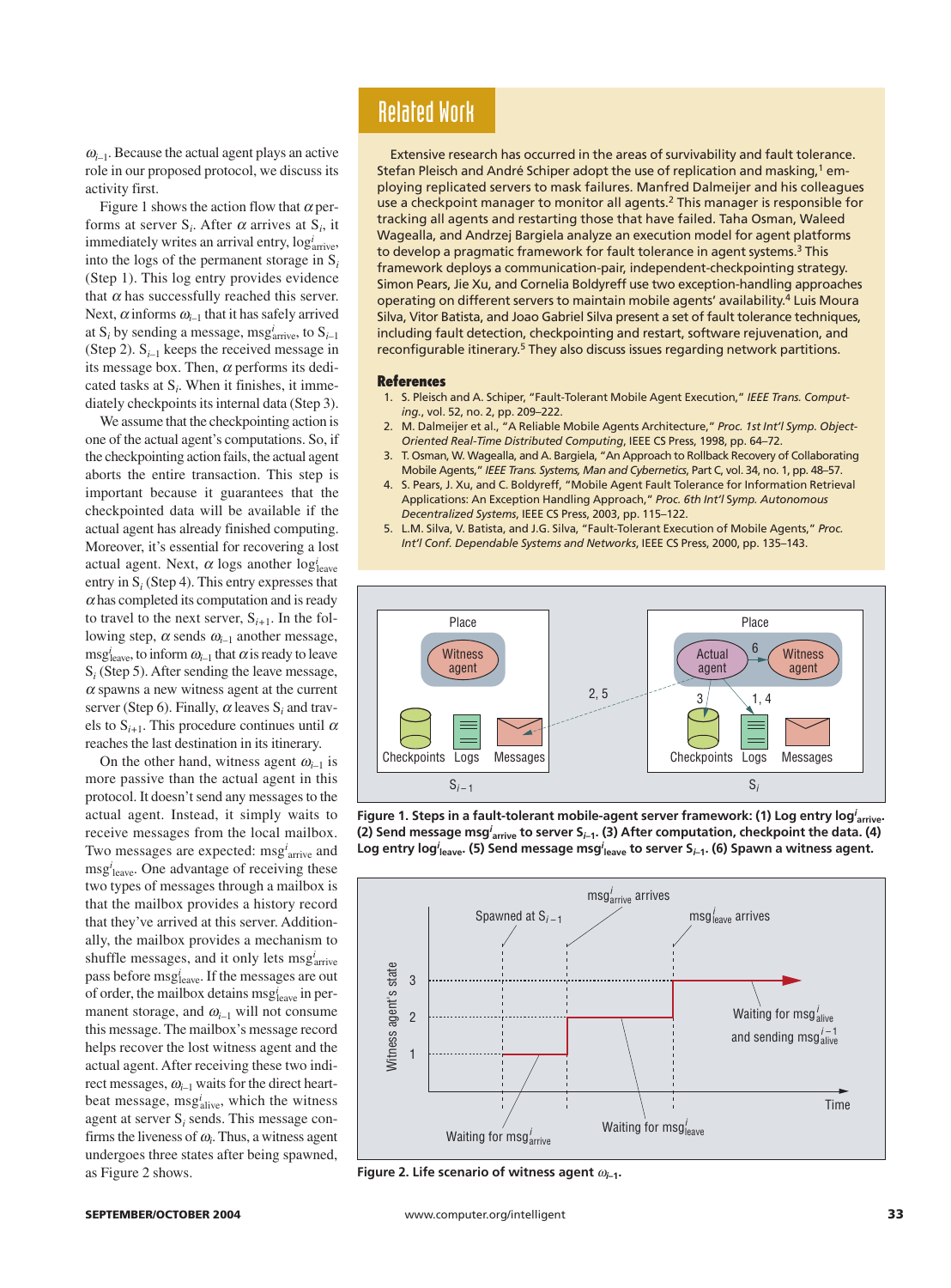

**Figure 3. Recovery steps when** <sup>ω</sup>*i–***<sup>1</sup> fails to receive msg***<sup>i</sup>* **arrive: (1) The witness agent spawns a probe, which travels to S***<sup>i</sup>* **. (2) The probe carries the checkpointed data. (3) The probe inspects the log in S***<sup>i</sup>* **. (4) If log***<sup>i</sup>* **arrive is found, the probe retransmits msg***<sup>i</sup>* **arrive to S***i***–1. (5) If not, it recovers the agent from the checkpointed data.**

#### **Agent failure detection and recovery**

The purpose of  $log$  entries  $log<sub>arrive</sub><sup>i</sup>$  and  $\log_{i}^{i}$ <sub>leave</sub> and messages  $\mathrm{msg}_{\mathrm{arrive}}^{i}$  and  $\mathrm{msg}_{\mathrm{leave}}^{i}$ is to guarantee that the actual agent has finished up to a certain point of its execution. If a server failure occurs between a log entry and its corresponding message, we can determine when and where the actual agent failed. We assume there are no hardware failures such that the log entries can't be recorded in permanent storage. However, other kinds of failures, such as software faults in the mobile agents or in the mobile-agent platforms, can occur. Here, we discuss different types of failures, including loss of the actual agent and loss of the witness agents.

#### $\omega_{i\text{-}1}$  fails to receive msg $^i$ <sub>arrive</sub>

Witness agent  $\omega_{i-1}$  could fail to receive msg*<sup>i</sup>* arrive at server S*i–*<sup>1</sup> for one of the following reasons:

- 1. The message is lost due to an unreliable network.
- 2. The message arrives after the timeout period of  $\omega_{i-1}$ .
- 3. Actual agent  $\alpha$  gets lost when it's ready to leave S*i–*<sup>1</sup> and is heading for S*<sup>i</sup>* .
- 4. Actual agent  $\alpha$  gets lost when it arrives at S*<sup>i</sup>* without logging.
- 5. Actual agent  $\alpha$  gets lost when it arrives at S*<sup>i</sup>* with logging.

By using arrival entry log*<sup>i</sup>* arrive logged in S*i*, we can solve the first two problems. The actual agent doesn't die, and log*<sup>i</sup>* arrive proves the existence of  $\alpha$  inside  $S_i$ . The witness agent can then send out probe  $\rho_i$ , another agent, to search for  $\log_{i}^{i}$  arrive in  $S_{i}$ . If found,

 $\rho_i$  retransmits msg<sup>*i*</sup><sub>arrive</sub> to recover the lost or delayed message. If  $\omega_{i-1}$  fails to receive  $\text{msg}_{\text{arrive}}^i$  because of the loss of  $\alpha$ , there could be a *missing-detection* problem: In Case 5 (the fifth reason just listed), the probe might find  $log_{\text{arrive}}^i$  and, wrongly determining that  $\alpha$  is still alive, terminate itself prematurely. If Cases 3 or 4 cause the failure, the probe won't be able to find  $log_{\text{arrive}}^i$  in  $S_i$ . Then, we should recover the lost actual agent by using the checkpointed data stored in S*i–*1. Therefore, the probe must carry along the checkpointed data when it travels to S*i*.

Figure 3 shows the execution steps to detect agent failures when the witness agent fails to receive msg*<sup>i</sup>* arrive. Witness agent <sup>ω</sup>*i–*<sup>1</sup> waits for message msg<sup>*i*</sup><sub>arrive</sub> with a configurable timeout period. If the timeout period is reached,  $\omega_{i-1}$  creates probe  $\rho_i$ , which then travels to  $S_i$  (Step 1). Because  $\rho_i$  might have to recover a lost agent, it travels with the checkpointed data (Step 2). Upon arriving at S*i*, it searches the log file in  $S_i$  for entry  $\log_{\text{arrive}}^i$ (Step 3). If  $\rho_i$  finds  $\log_{\text{arrive}}^i$ , it retransmits  $\text{msg}_{\text{arrive}}^i$  (Step 4). If  $\rho_i$  doesn't find the log entry, it recovers  $\alpha$  in  $S_i$  by using the piggyback checkpointed data (Step 5). Finally, the recovered actual agent at S*<sup>i</sup>* sends message msg*<sup>i</sup>* arrive.

The system recovers the lost actual agent in  $S_i$  instead of  $S_{i-1}$  because when  $\rho_i$  detects that a recovery is necessary, the system can immediately recover that actual agent in S*<sup>i</sup>* . If the system performs the recovery in  $S_{i-1}$ ,  $\rho_i$  must send a message to  $S_{i-1}$  to inform  $\omega_{i-1}$  that an agent recovery is necessary. This introduces a risk of losing the critical message.

When  $\omega_{i-1}$  sends out  $\rho_i$ , it waits for another timeout period. This is important because  $\rho_i$ could be lost, the messages retransmitted from S*<sup>i</sup>* could be lost, or another successive failure might strike S*<sup>i</sup>* . Such a failure could terminate both  $\rho_i$  and the just-recovered actual agent. Therefore, <sup>ω</sup>*i–*<sup>1</sup> should wait until message msg<sup>*i*</sup><sub>arrive</sub> arrives.

It's possible for  $\rho_i$  to reach  $S_i$  while  $\alpha$  is still on the way. However, the probability of this case occurring should be low. Because both  $\alpha$  and  $\rho_i$  must travel from  $S_{i-1}$  to  $S_i$  in the same network, they suffer from more or less the same network latency. Although there might be many routes from  $S_{i-1}$ to  $S_i$ , we can set the timeout of  $\omega_{i-1}$  to be large enough to overcome the differences in speed among these routes.

#### $\omega_{i-1}$  fails to receive msg $_{\mathsf{leave}}^i$

 $\omega_{i-1}$  could fail to receive msg<sub>leave</sub> for one of the following reasons:

- 1. The message is lost due to an unreliable network.
- 2. The message arrives after the timeout period of  $\omega_{i-1}$ .
- 3. Actual agent  $\alpha$  gets lost just after sending message msg*<sup>i</sup>* arrive.
- 4. Actual agent  $\alpha$  gets lost just after logging entry log<sub>leave</sub>.
- 5. Actual agent  $\alpha$  gets lost after spawning witness agent <sup>ω</sup>*<sup>i</sup>* .

If the failure occurs because of one of the first two reasons, the system can handle it in a way similar to that just discussed. Witness agent  $\omega_{i-1}$  sends probe  $\rho_i$  to search for log<sup>*i*</sup><sub>leave</sub> in the log file of  $S_i$ . The missing-detection problem could occur if the reason for the failures is Case 4 or 5. We'll discuss the solution to Case 4 later; Case 5 is the same as the case in which  $\omega_i$  can't receive msg<sup>*i*+1</sup> which we discussed in the previous subsection.

For Case 3, probe  $\rho_i$  checks whether log<sub>leave</sub> exists. The absence of log<sub>leave</sub> implies that the actual agent was lost while performing its computation. (Case 5 of the previous section would fall into this category.) We expect that  $\omega_{i-1}$  won't receive msg<sup>*i*</sup><sub>leave</sub> after the loss of  $\alpha$ . So, because  $\alpha$  is lost, the system must undo its partially completed task. Therefore, it's necessary to roll back those operations using Markus Strasser and Kurt Pothernel's method for preserving the data consistency in  $S_i$ <sup>3</sup>. The system treats the entire computation process as a single transaction. Because the transaction doesn't fully complete, the system must abort all actions executed in this transaction. The log in S*<sup>i</sup>* serves to recover the data inside  $S_i$ . Probe  $\rho_i$  doesn't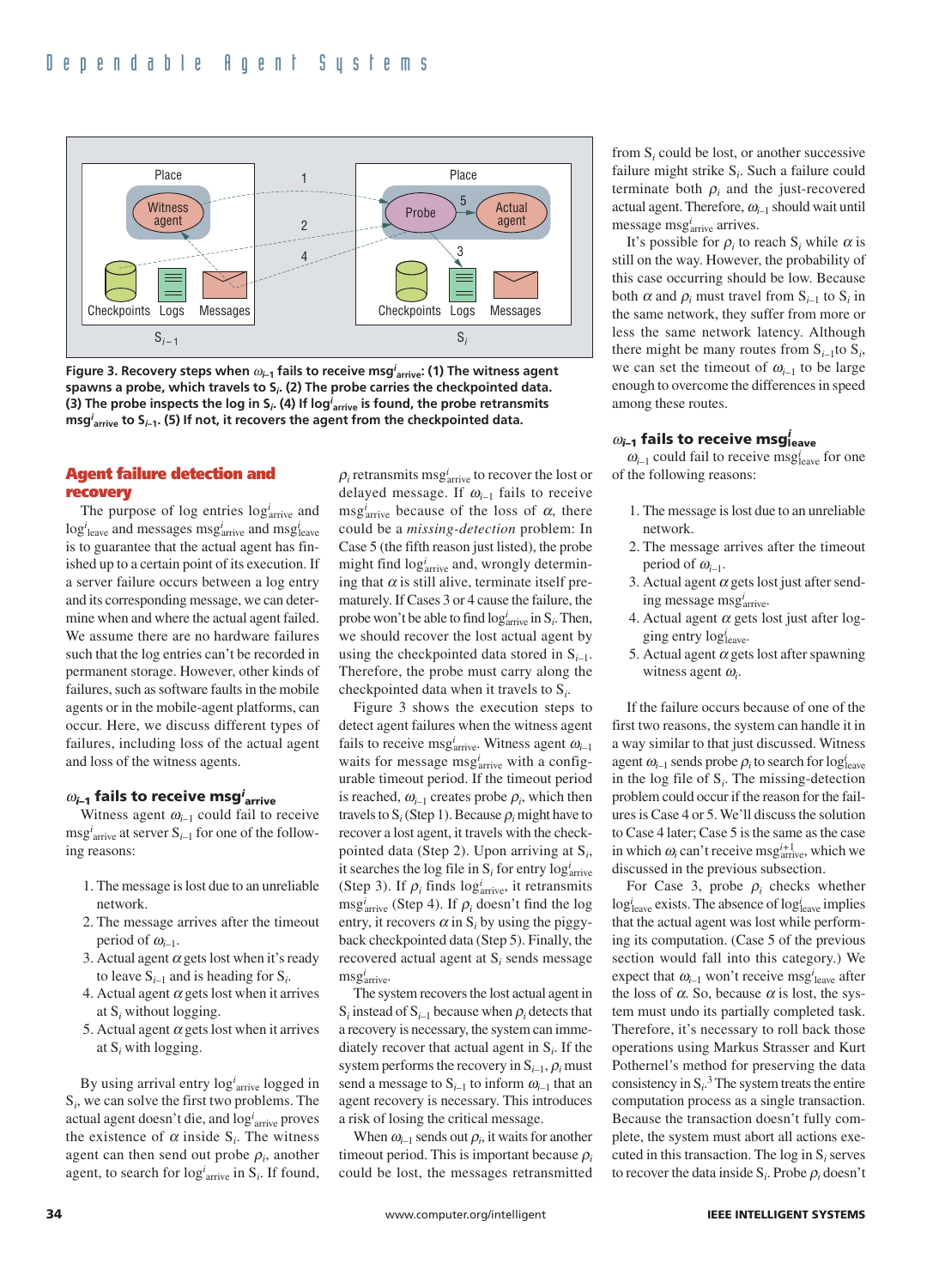perform the rollback recovery; instead, the system performs this rollback during the server's recovery. Therefore, if the probe can't find log entry log<sub>leave</sub>, it can immediately use the checkpointed data to recover  $\alpha$ . After the recovery is complete, the recovered actual agent continues to perform its computation in S*<sup>i</sup>* . This simplifies the agent failure detection mechanism's implementation.

The probe's execution steps when msgleave is missing are similar to the steps in Figure 3. Again, the actual agent's recovery occurs in the server expected to host the actual agent that is, in S*<sup>i</sup>* .

#### **Failures of witness agents and the recovery strategy**

After the actual agent logs entry log<sub>leave</sub> and before it moves to the next server,  $S_{i+1}$ , it spawns witness agent <sup>ω</sup>*<sup>i</sup>* at server S*<sup>i</sup>* . The reasons for engaging this witness-agentspawning strategy instead of letting lagged witness agent  $\omega_{i-1}$  move forward to server  $S_i$ are first, to reduce network communication, thus minimizing the chances of agent loss introduced by link failures, and second, to create a chain of witness agents.

As the actual agent proceeds along its itinerary, the system spawns witness agents along the way. The most recently created witness agent monitors the actual agent; the older witness agents monitor the witness agent that's just one server closer to the actual agent in its itinerary. That is, using " $\rightarrow$ " to represent the monitoring relation,

 $\omega_0 \rightarrow \omega_1 \rightarrow \omega_2 \rightarrow \ldots \omega_{i-1} \rightarrow \omega_i \rightarrow \alpha$ 

Now, we introduce a server called *home* (the agent owner's machine). The home server transmits agents as they start traveling on the network and receives agents when they finish. We let  $S_0$  denote this home server. Therefore,  $\omega_0$  denotes the witness agent residing at the home server. This *witnessing dependency* can't be broken; otherwise, there'd eventually be no witness agent to monitor  $\alpha$ .

To preserve the witnessing dependency, the witness agents not monitoring the actual agent periodically receive heartbeat messages from the next witness agents. That is,  $\omega_i$  sends a periodic message, msg<sup>*i*</sup><sub>alive</sub>, to  $\omega_{i-1}$ to inform it that  $\omega_i$  is alive;  $\omega_{i-1}$  sends a periodic message, msg<sup>*i*-1</sup><sub>alive</sub>, to  $\omega_{i-2}$  to inform it that  $\omega_{i-1}$  is alive; and so on. There are three possible reasons why  $\omega_{i-1}$  can't receive msg<sup>*i*</sup><sub>alive</sub> from ω<sub>*i*</sub>:



**Figure 4. Witness agent failure scenario: (1) A failure strikes S***i***–1, and the witnessing dependency is broken. (2) A failure strikes S***<sup>i</sup>* **, and the actual agent is terminated. (3) The witness agent at S***i***–2 recovers the witness agent at S***i***–1. (4) The witness agent at S***i***–1 recovers the actual agent at S***<sup>i</sup>* **.**

- 1. The network is congested or unreliable.
- 2. The system load of S*<sup>i</sup>* is too high.
- 3. Witness agent  $\omega_i$  was not created or is lost.

Regardless of the reason, <sup>ω</sup>*i–*<sup>1</sup> can always assume that  $\omega_i$  is lost. After timeout,  $\omega_{i-1}$ sends  $\rho_i$  to  $S_i$  to replace the lost witness agent in S*i*. There's no special data stored in the witness agent except the agent itinerary, so this type of probe need not carry the checkpointed data. Because there's a probability of false detection due to Cases 1 and 2, when  $\rho_i$  reaches  $S_i$ , it first checks whether the witness agent is still alive. If no witness agent exists,  $\rho_i$  initializes a new witness agent, which resends message msg*<sup>i</sup>* alive to <sup>ω</sup>*i–*1; otherwise, <sup>ρ</sup>*<sup>i</sup>* just disposes of itself.

Figure 4 illustrates a recovery procedure for a witness agent failure. If  $\alpha$  is in  $S_i$ , then  $\omega_{i-1}$  is monitoring  $\alpha$ , and  $\omega_{i-2}$  is monitoring  $\omega_{i-1}$ . Assume the following failure sequence: First,  $S_{i-1}$  crashes, then  $S_i$ . Because  $S_{i-1}$ crashes,  $\omega_{i-1}$  is lost, so there's no agent to monitor  $\alpha$ . If the system doesn't recover  $\omega_{i-1}$ ,  $\alpha$  is not recoverable after S<sub>*i*</sub> crashes. This is obviously not desirable, so we need a mechanism to monitor and recover the failed witness agents. We achieve this by preserving the witnessing dependency: Witness agent  $\omega_{i-2}$  can perform the recovery of  $\omega_{i-1}$ , so that eventually  $\omega_{i-1}$  can recover  $\alpha$ . There are other, more complex scenarios, but as long as the witnessing dependency is preserved, agent failure detection and recovery are always possible.

#### **Simplifying the witnessing dependency**

To maintain the witnessing dependency, the actual agent creates witness agents along its itinerary, and the witness agents exchange heartbeat messages. These procedures consume considerable resources. If, however, no more than *k* servers can fail at the same time,

we can simplify our mechanism by shortening the witnessing dependency. We accomplish this by keeping the witness length less than or equal to *k*. If  $\alpha$  is at server  $S_i$ , the simplified dependency becomes

If 
$$
(i \le k)
$$
  
\n $\omega_0 \to \omega_1 \to \dots \omega_{i-1} \to \alpha$   
\nElse  
\n $\omega_{i-k} \to \omega_{i-k+1} \to \dots \to \omega_{i-1} \to \alpha$ 

Because no more than *k* servers can fail simultaneously, *k* witness agents are sufficient to guarantee the availability of  $\alpha$ . When a failure occurs in  $S_i$ ,  $\omega_{i-1}$  can recover  $\alpha$  after the server restarts. When a failure strikes S*<sup>j</sup> ,*  $i - k < j < i$ ,  $\omega_{j-1}$  will recover  $\omega_j$ . When a failure occurs in  $S_{i-k}$ ,  $\omega_{i-k}$  can't be recovered, so the witnessing dependency decreases by 1. However, when  $\alpha$  travels to  $S_{i+1}$ ,  $\alpha$  creates a new witness agent <sup>ω</sup>*<sup>i</sup>* , and a new dependency forms involving  $\omega_{i-1}$ ,  $\omega_i$ , and  $\alpha$ ; thus, the witnessing dependency brings the number of witness agents back to  $k$ . Finally, when  $\alpha$ successfully logs entry  $log_{\text{arrive}}^{i+1}$ , the system can terminate  $\omega_{i-k}$  by sending message  $\text{msg}_{\text{kill}}^{i+1}$  from  $S_{i+1}$  to  $S_{i-k}$ .

#### **Stochastic Petri net models**

Using SPN models and simulations, $5$  we evaluated how our agent FDR mechanism improved agent survivability. We denote a mobile-agent system with no fault tolerance as Level 0. For comparison, we introduce a server FDR mechanism. Before  $\alpha$  leaves the current server, it checks whether its next destination server is alive. If yes,  $\alpha$  moves to it; otherwise,  $\alpha$  stays at the current server until the next server comes back to work. If a mobile-agent system engages this server FDR strategy, it's at Level 1. If it additionally embeds the agent FDR strategy, it's at Level 2. We define *agent survivability* as the ratio of successful actual agents (ones that complete their scheduled round-trip journeys) in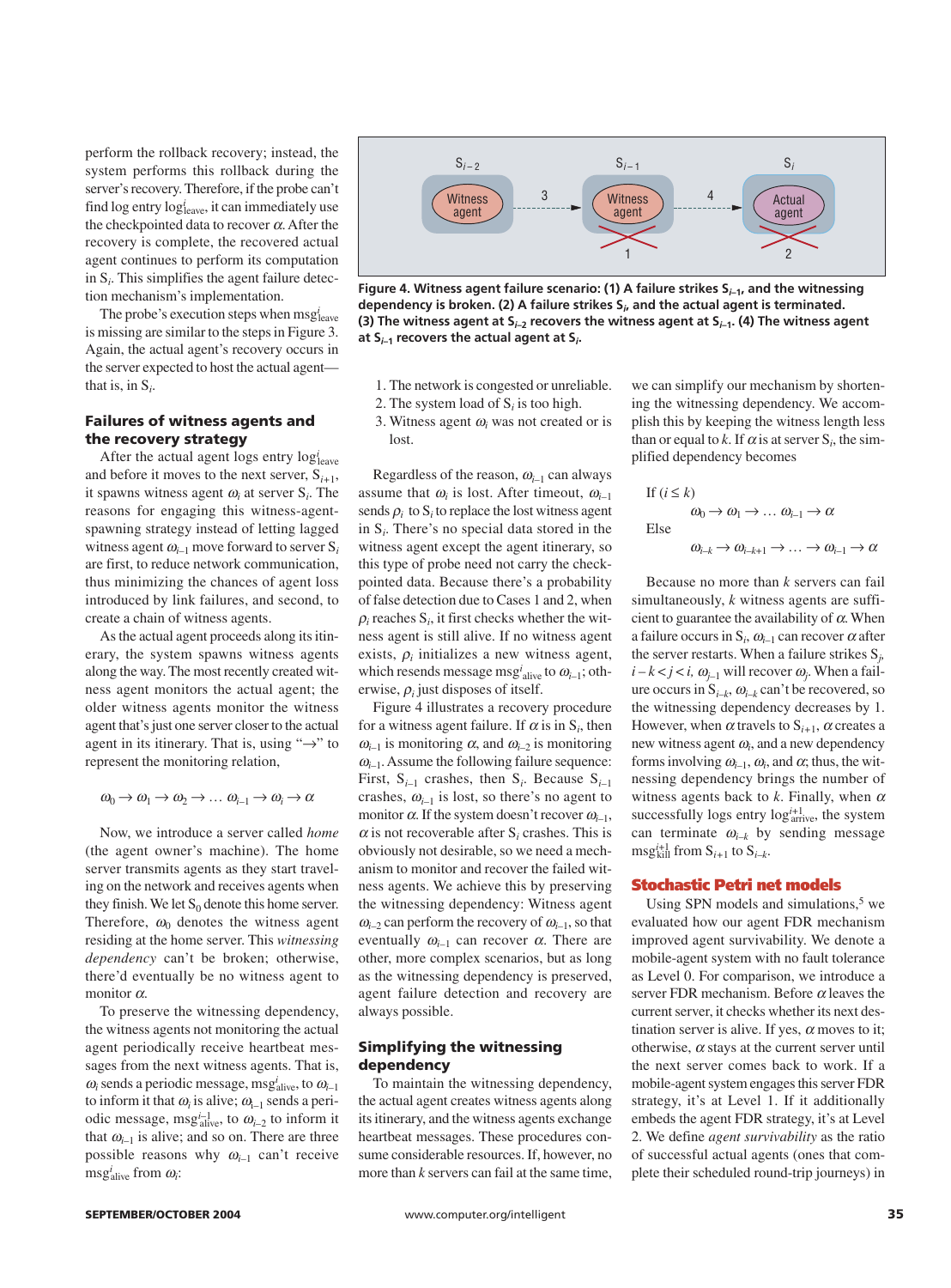

**Figure 5. A stochastic Petri net model for Level 2.**

a network of agent servers divided by the total number of actual agents launched.

#### **An example model**

Figure 5 shows the SPN that models the mobile-agent system at Level 2. The SPNs for Levels 0 and 1 are subsets of the SPN for Level 2, so they need not appear here. The right-hand box manifests the actual agent's state transitions at a server. Transitions *t\_a\_m*, *t\_l\_a*, *t\_a\_p*, *t\_l\_l*, and *t\_w\_n* are *timed transitions*; they model the time to travel between two servers, the time to log the arrival entry, the required computation time inside a server, the time to log the leave entry, and the time to spawn a witness agent, respectively. The unboxed places and transitions on the right side of the figure are for the server itself: *t\_s\_f* models the time to a failure, and *t\_s\_r*is the time to perform a recovery. (A *place* is an SPN term similar to a *state* in a state diagram.) Here, we assume instant failure detection.

We could also model a more realistic, round-robin failure detection approach.<sup>1</sup> When a *token* is at place *p\_s\_u*, the server is available. However, if no token is at the place, the server fails, and all agents in that server are lost. We use inhibitor and guard arcs to model these phenomena. The guard arc from *p\_s\_u* to *t\_a\_m* prevents actual agents from moving to the server when it fails. The upperleft box shows the witness agent's state transitions. Three places, *p\_w\_a*, *p\_w\_l*, and *p\_w\_h*, represent the witness agent's different states waiting for the arrival message, the leave message, and heartbeat messages, respectively. The middle, unboxed area represents the state transition of probes. The system dispatches three types of probes—those for retrieving the arrival message, those for retrieving the leave message, and those for recovering a witness agent. The two places in the lower-left box represent the server's state after sending the arrival and leave messages, respectively, to a witness agent; the actual agent and the probe share these two places. After a server recovers from a failure, this SPN model initializes places *p\_l\_a*, *p\_l\_l*, *p\_m\_a*, and *p\_m\_l* with a token if their corresponding logs and messages are present.

Figure 5 shows different agents'behaviors in one server. However, we can link several servers to form a chain, representing an actual agent's itinerary and the witnessing dependency.

#### **Experimental results**

We conducted our experiments using simulations developed with C-Sim.<sup>6</sup> Some of the parameters were as follows:

- Network transmission rate: 100 for agents, 200 for messages
- Server repair rate, *t\_s\_r*: 0.1
- All message log rates: 100
- Arrival, leave, and heartbeat message bound times: 1, 100, and 20, respectively
- Heartbeat interval: 5

We conducted the experiments using different itineraries with various numbers of servers. These experiments illustrate how well agent survivability improved.

Figures 6 through 8 show the results of using the C-Sim implementation with different server failure and job completion rates. For each parameter pair, we conducted six simulations: one for Level 0 (a mobile-agent system with no fault tolerance); one for Level 1 (the same system but with a server FDR strategy); and four for Level 2 (using both server and agent FDR strategies), each with a different number (*k*) of witness agents. Figure 6 shows that agent survivability decreases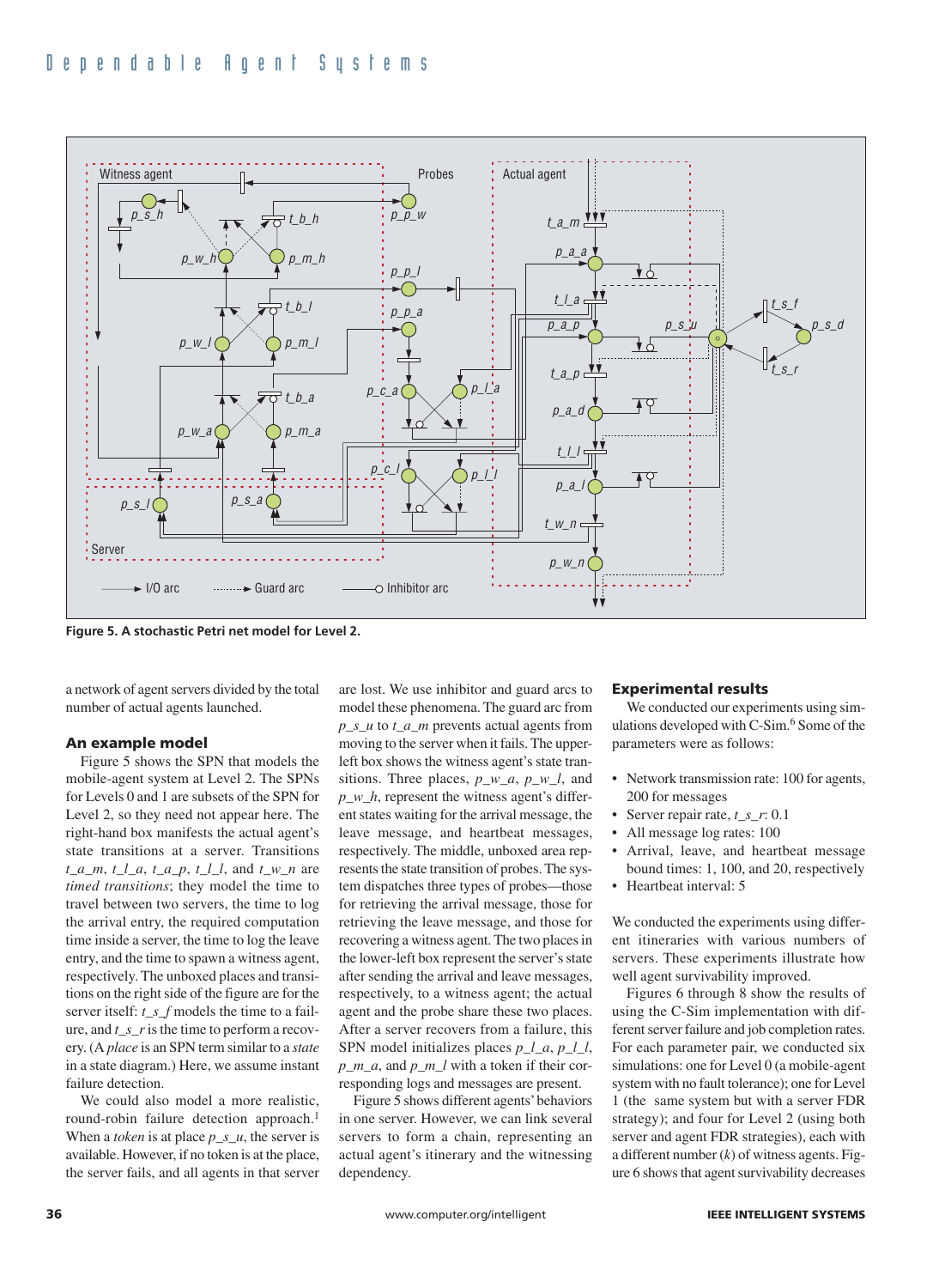

**Figure 6. Agent survivability when (a) the server failure rate is 0.001 and the job completion rate is 0.01, (b) the server failure rate is 0.005 and the job completion rate is 0.01, and (c) the server failure rate is 0.005 and the job completion rate is 0.05.**

progressively as the number of servers increases. This is reasonable: As the chance of having to wait for a failed server to recover increases, the probability of an agent failing while it's waiting also increases. The agent FDR mechanism in Level 2 achieves relatively higher survivability than the other two levels. The improvement becomes more significant as the number of servers and the



**Figure 7. Number of created witness agents when (a) the server failure rate is 0.001 and the job completion rate is 0.01, (b) the server failure rate is 0.005 and the job completion rate is 0.01, and (c) the server failure rate is 0.005 and the job completion rate is 0.05.**

number of witness agents increase. So, to achieve a high percentage of successful agent round trips with more servers, we should increase the number of witness agents correspondingly.

We found one unexpected result. After engaging the server FDR approach (Level 1), the percentage of completed agents was less than it was in Level 1, without fault tolerance



**Figure 8. Number of probes when (a) the server failure rate is 0.001 and the job completion rate is 0.01, (b) the server failure rate is 0.005 and the job completion rate is 0.01, and (c) the server failure rate is 0.005 and the job completion rate is 0.05.**

mechanisms (see Figure 6). The problem is that in both these levels, when an actual agent fails, there's no way to recover it. So, if an agent finishes its journey more quickly, the chance of it failing decreases. After engaging the server FDR strategy, the actual agent spends more time in the system because it waits at its current server when its next server is unavailable. Consequently, the chances of